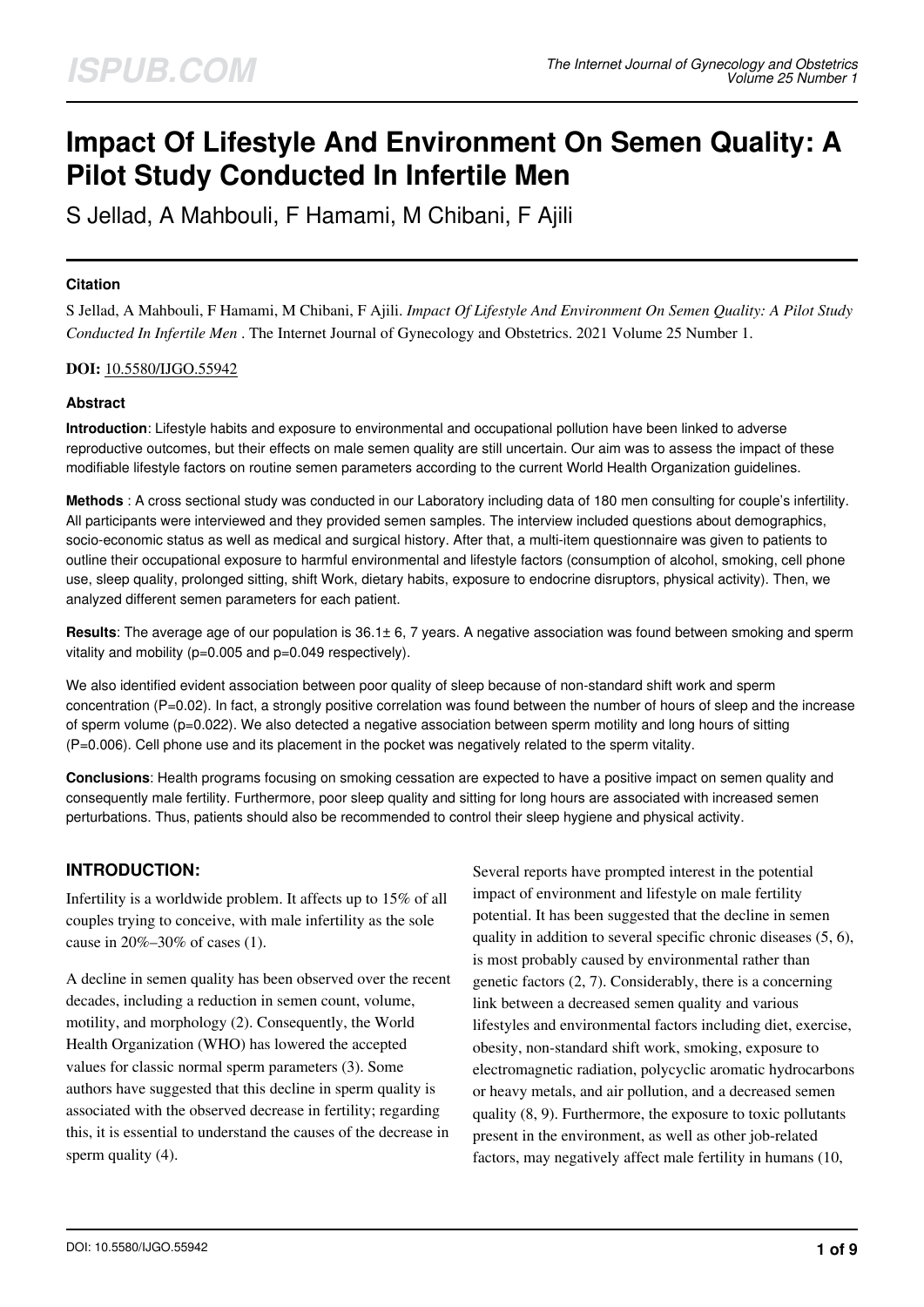## 7).

Sokol et al (11) reported that men exposed to high levels of pollution have a higher percentage of teratospermia, decreased motility and increased sperm DNA damage. In addition, patients who are in contact with pesticides, which mimic human hormones, leading to a decrease in spermatogenesis and, in some cases, to oligozoospermia. Also, contact with heat sources may result in an increase in the scrotal temperature and therefore, a decrease in sperm production and an increase in the number of spermatozoa with abnormalities (1, 12). In order to provide further information on these controversial lifestyle habits and environmental factors, we analyzed the possible association of smoking habits, harmful occupational exposure, sleep quality, long hours sitting, electromagnetic radiation, physical exercise, and body mass index (BMI) with several semen parameters among men supervised in our Andrology exploration Laboratory.

Therefore, the aim of the present study was to determine the relationship between the previously cited factors on human semen characteristics in view of the new 2010 WHO criteria (13) for the laboratory examination of human semen among infertile men referred to our center.

# **MATERIALS AND METHODS:**

# **Study group:**

The present study is a cross sectional one conducted between July 2019 and January 2020 in our Laboratory of Reproductive Biology. The population included in this study was all infertile men aged between 20 and 55 years who referred to our center and agreed to participate in this study. Data collection tools included demographic interrogatory with medical history, lifestyle habits and environmental factors questionnaire which was filled by the participants and spermogram indices data sheet.

The protocol of our study was approved by the local ethics committee of the hospital. Indeed, patients were assured of the confidentiality of all information as a written informed consent was signed by all subjects.

#### **Information about environmental, lifestyle factors**

Men who give their consent were asked to complete a questionnaire on the day of semen collection for routine semen analysis. The questionnaire aimed to report their age, sociodemographic characteristics, the length of sexual abstinence, height, weight and to provide information on

their profession as the shift work or exposure to any other factor, medical and surgical history, and lifestyle factors as smoking, alcohol, cell phone use and his placement in the pocket, sleep quality, prolonged sitting and its duration in hours per day, dietary habits, practice of physical exercise and occupational exposure to pesticides, heavy metals, atmospheric pollutants as polycyclic aromatic hydrocarbons, heat sources, ionizing radiation, endocrine disruptors.

Regarding the exposure to endocrine disruptors (ED), were identified shampoo brands, shower gel, deodorant, perfume, hair gel, lotions used by patients and their frequency of use. An in-depth study of their composition was made and were identified the various components in each product and for each patient, after that, we have retained for each patient the list of reprotoxic substances regulated at european level by the European Agency for Safety and Health at Work; 2016 (14); The list of substances that may have reprotoxic potential, as endocrine disruptors offered by various institutions around the world (15).

This allowed us to identify patients exposed to ED as well as those with high exposure. The high exposure was defined by a high degree of harmfulness, a high content of ED or a combination of several ED.

The non inclusion criteria were as follows: using infertilityrelated medication during the past 3 months, incidence of psychological illness according to the patient's statement or record of the patient, having urinary tract infection or genital infection, and history of varicocele or varicocelectomy, severe diseases, mumps or undescendent testis and no ability to read and write. All leukocytospermia (concentration ≥ 1x106/ml) were excluded from this study. Azoospermic and severe oligospermic men were not excluded from the study but we excluded the history of genetic abnormalities explaining male infertility such as karyotype abnormalities (micro deletions of the Y chromosome, gonosomal aneuploidies, balanced genetic abnormalities), hypogonadotropic or hypergonadotropic hypogonadism, hormonal disorders and syndromic sperm abnormalities, in particular monomorphic teratospermia,

#### **Sperm collection and semen analysis:**

Semen analysis was performed according to WHO 2010 criteria (13), and it is supervised by internal and external quality controls. Samples were obtained by masturbation after 2–5 days abstinence. After liquefaction at 37C, semen samples were analyzed, no longer than 1 hour after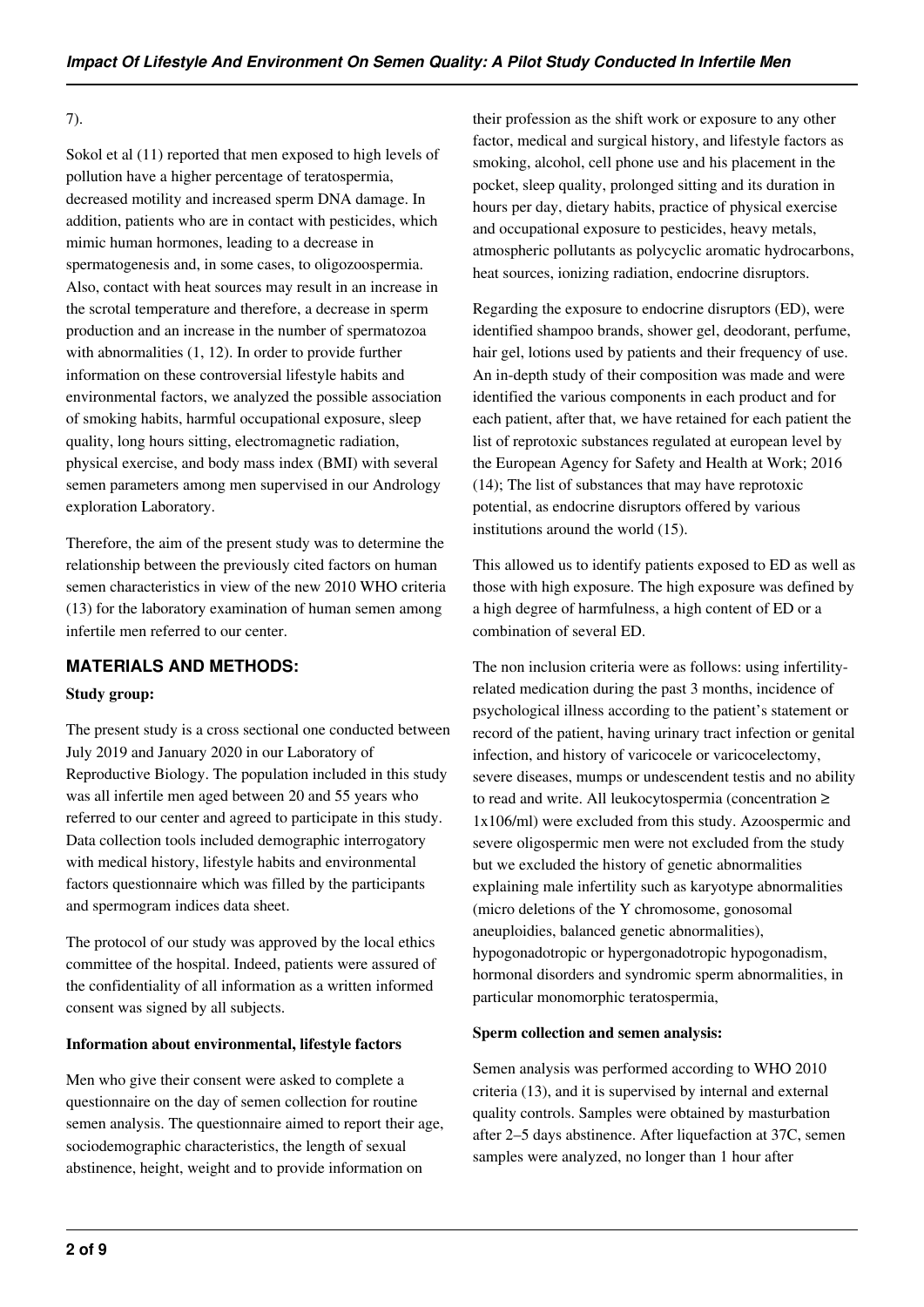ejaculation. Semen volume (ml) and pH were measured. Sperm motility (%) was classified into total motility(TM) and progressive motility (PR). Vitality  $(\%)$  was analyzed by Eosin Nigrosin method. Samples were diluted in order to analyze the sperm concentration (×106 /ml) and round cell count (×106 /ml) after incubation in the Malassez chamber. Then, air-dried seminal smears were fixed and stained with Shörr staining procedure and sperm morphology was evaluated according to the criteria proposed by David and adapted by Auger using a ×100 oil-immersion bright field objective (13).

Leukocyte concentration was determined when round cell concentration was  $> 1 \times 106$  by mixing 20 ll of semen sample with 20 ll of working solution of leucocyte stain (LeucoScreen; Ferti Pro), according to the manufacturer's instructions. The number of peroxidase-positive cells which stain yellow or brown is counted under 400× magnification.

Semen parameter cut-off values (lower reference limits) established by the WHO manual (fifth edition)(13) were as follows: semen volume (1.5 ml), sperm concentration (15 million/ml), motility (32%PM, 40%TM), vitality (58%), morphology (15 % normal forms according to David modified classification), round cells (<1 x106/ml).

# **Statistical analysis**

Statistical analysis was performed using SPSS 20.0 .Descriptive statistics including frequency distribution as well as central and dispersion indices such as mean and standard deviations were used to describe lifestyle habits, environmental factors and demographic characteristics. Pearson's correlations coefficients were used to determine the relationship between lifestyle characteristics, environmental factors and several spermogram parameters. Significance level for statistical tests was considered less than 0.05.

# **RESULTS:**

# **Study population**

A total of 180 patients met the inclusion criteria and were included in this study. Their demographic characteristics are presented in table 1. The average age of the patients was 36,  $1 \pm 6$ , 7 years . Most of our patients (69%) work as active military ranging from soldier to senior officer, 77% of patients had primary infertility and 23 % secondary infertility. Their duration of infertility was  $3, 71 \pm 3, 39$ years. The abstinence before the semen analysis was 3 to 5

days in all patients.

# **Environmental and lifestyle factors among study participants**

The average of the overall lifestyle modifiable factors and occupational exposures of 180 participants in this analysis are shown in table 1.

Most of the study participants (64%) were overweight (BMI 25–29.9 kg/m2) and 10% were obese (BMI >30kg/ m2), whereas 26% had normal weight (BMI 18–24.9 kg/m2); 53%of participants were smokers with an average number of cigarette packs per year of 15.96±11.86. Regular alcohol consumption was noted in 14% of cases.

As for sleep quality and non-standard shift work, 34%of patients had irregular sleep and 74% of patients were on night shifts with an average number of 6.58±3.74 night shift per month.

The leisure time physical activity was reported by 58 % of the study population and only 20% had regular physical activity more than twice a week. Prolonged sitting of more than 4 hours per day was noted in 66% of patients.

The use of the cell phone and the average duration of its being in the pocket was 11.09±4.79 hours for all men. Of the study population, 67% had an equilibrated dietary and sufficient fluid intake. In addition, the patients had been particularly exposed to occupational factors such as atmospheric polluants in 77% (fume) and heat in 60% of cases. For other factors, exposure to solvents was documented in 24% , pesticids in 11%, while exposure to heavy metals, hydrocarbons and ionizing radiation were noted in 37%,31% and 13% respectively.

The exposure to endocrine disruptors was documented in 77% of patients of which 38% had high exposure as defined above.

#### **Standard semen parameters analysis**

Table 2 represents the means and standard deviations of the main sperm parameters among infertile patients. According to WHO 2010 guidelines [14], 9 % of the participants had normal sperm characteristics, while 83% had teratozoospermia and 7% had severe oligoasthenoteratospermia.

**Association between modifiable lifestyle factors and semen quality**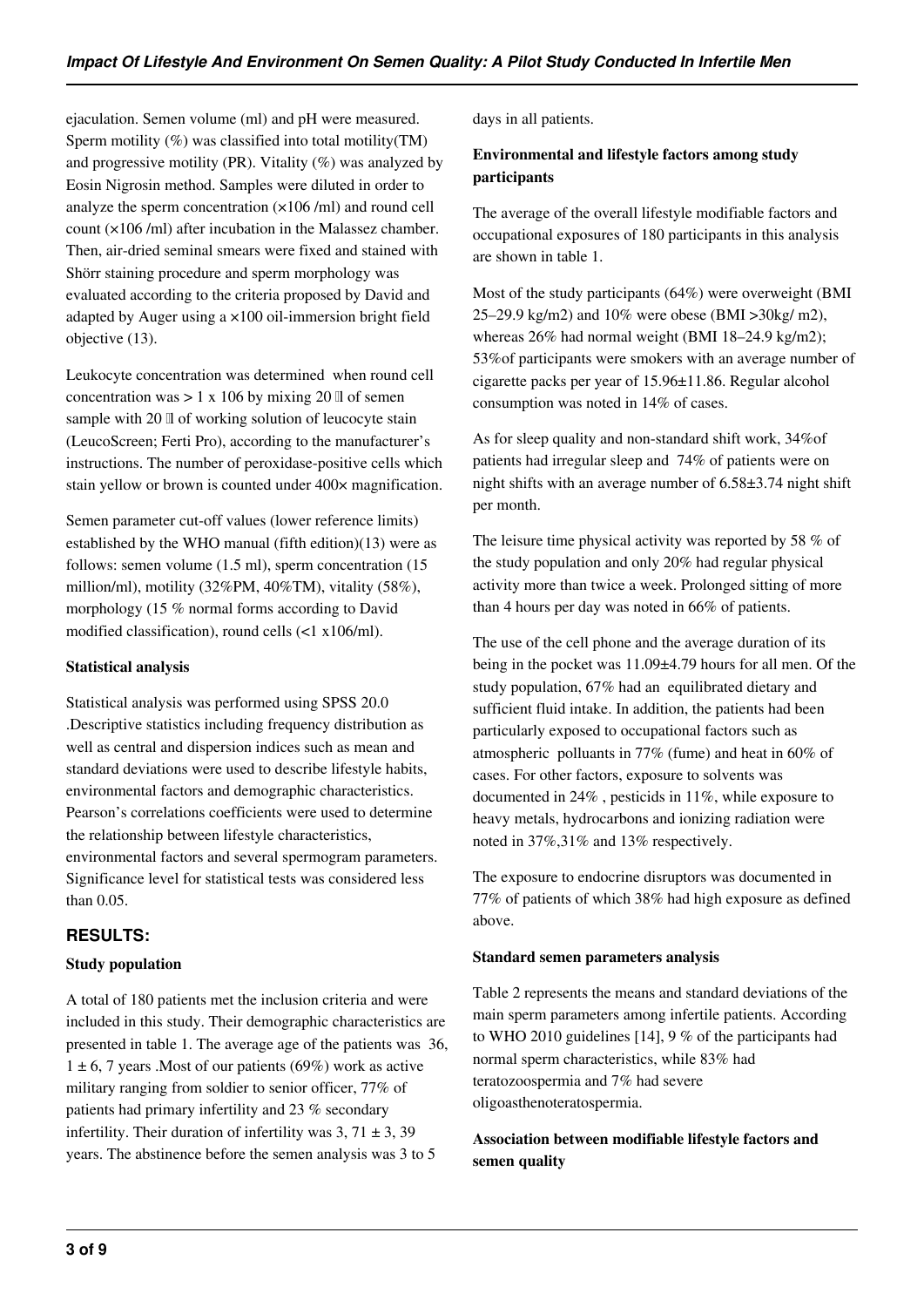Based on Pearson correlation, there was no significant statistical relationship between the male age and BMI with all spermogram indices  $(p > 0.05)$ .

Regarding smoking, a significant negative relationship was observed with both sperm vitality ( $r=-0.421$ ;  $p = 0.005$ ) and sperm motility ( $r=-0.302$ ;  $p=0.049$ ) (Table 3), whereas, a positive and statistically significant association was observed between alcoholism and sperm vitality (r=0.23; p=0.038). Poor sleep quality because of non-standard shift work was associated with lower semen concentration( $r=-0.24$ ;  $p=0.023$ ). Adding to that, a positive correlation was found between the number of hours of sleep and the increase of sperm volume (p=0.022).

No significant correlation was found between leisure time physical activity and any semen parameters but long hours of sitting are associated with an increase of asthenospermia  $(r=-0.301; p=0.006)$ . Cell phone use and its placement in the pocket was negatively related to the sperm vitality.

Furthermore, no significant relationship was noted between other occupational exposure to harmful factors as atmospheric polluants, heavy metals, hydrocarbons, solvants, ionizing radiation, heat, endocrine disruptors, and dietary habits, and spermogram indices.

# **Table 1**

Characteristics of the study population

| <b>Characteristics</b>                           | N (%)          |
|--------------------------------------------------|----------------|
| Age ans                                          |                |
| $24 - 30$                                        | (38)21.1%      |
| 30-40                                            | (94)52.2%      |
| $40 - 54$                                        | (48)6.4%       |
| Mean (SD)                                        | $361+67$       |
| BMI [kg/m2]                                      |                |
| 18-24.9                                          | 66(26%)        |
| 25-29.9                                          | 96(64%)        |
| $30 - 35$                                        | 18(10%)        |
| Mean (SD)                                        | $26.5 \pm 2.8$ |
| Median (min-max)                                 | 18.9-34.9      |
| Smoking                                          |                |
| No                                               | 84(47%)        |
| Smoker                                           | 96(53%)        |
| mean number cigarette packs/year                 | 15,96±11.86    |
| Alcohol                                          |                |
| 1/month                                          | 40(22)         |
| 1/week                                           | 30(16)         |
| 4-7/week                                         | 26(14%)        |
| Leisure time activity                            |                |
| No                                               | 76 (42%)       |
| >2/month                                         | 68(38%)        |
| >2/week                                          | 36(20%)        |
| Long hours sitting/ day                          |                |
| <4 hours                                         | 62(34%)        |
| >4 hours                                         | 118(66%)       |
| Sleep quality                                    |                |
| Irregular sleep                                  | 62(34%)        |
| Night shifts                                     | 134(74%)       |
| mean number night shifts<br>/month               | $6.58 + 3.74$  |
|                                                  |                |
| Cell phone use                                   | 180(100%)      |
| mean duration in the pocket                      | 11.09±4.79     |
| Dietary habits                                   |                |
| balanced diet(intake of vegetables<br>and fluid) | 120(67%)       |
| Occupational factors                             |                |
| atmospheric polluants(fume)                      | 138(77%)       |
| heat                                             | 108(60%)       |
| solvents                                         | 44(24%)        |
| pesticids                                        | 20(11%)        |
| heavy metals                                     | 66(37%)        |
| <b>Endocrine disruptors</b>                      | 138(77%)       |
| High exposure to ED                              | 68(38%)        |

BMI: body mass index; ED : endocrine disruptors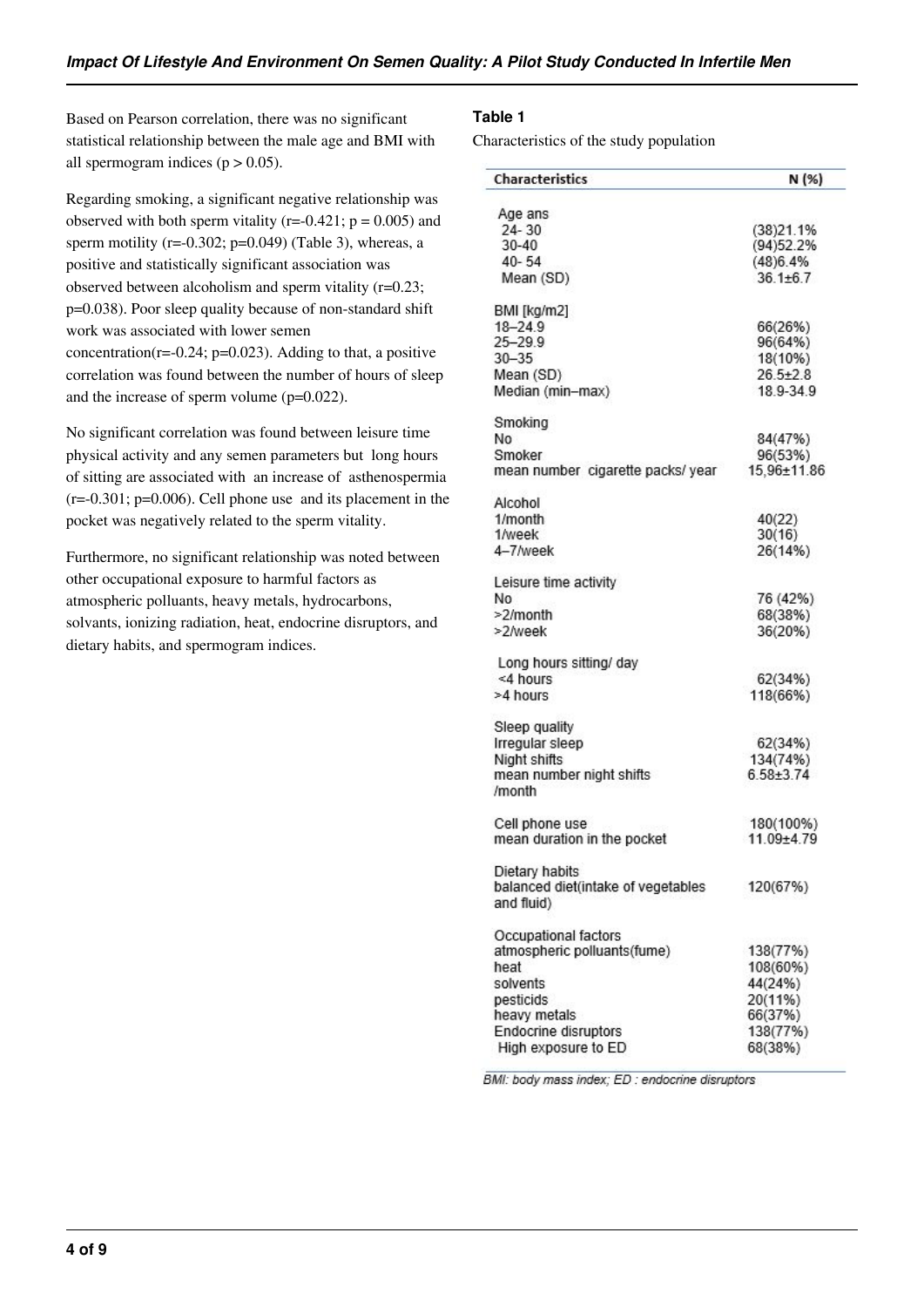# **Table 2**

Means of conventional semen parameters of patients

|                              | Patients Mean ± SD | Min-max   |
|------------------------------|--------------------|-----------|
| Volume(ml)                   | $3.11 + 1.56$      | $0.8 - 8$ |
| Progressive motility (a+b) % | 29,02±12.68        | $0 - 50$  |
| Total motility(a+b+c) %      | $34.37 \pm 13.09$  | 5-55      |
| Concentration (million/ml)   | 48.64+55.58        | $0 - 400$ |
| Vitality %                   | 76.6+16.28         | 16-97     |
| Typical forms%               | $7.76 + 5.85$      | $0 - 24$  |
| TZI                          | $1.86 + 0.4$       | 1.18-3.17 |
|                              |                    |           |

# **Table 3**

The association between modifiable lifestyle factors and semen parameters

| $-0.38(0.72)$       |
|---------------------|
| $0.245(0.022)^{2}$  |
| 0.191(0.07)         |
|                     |
| $-0.302(0.049)^{n}$ |
| $-0.301(0.006)$     |
|                     |
| $-0.421(0.005)$     |
| $0.23(0.038)^{*}$   |
| $-0.257(0.02)^{4}$  |
|                     |
| $-0.035(0.74)$      |
| $-0.24(0.023)$      |
| $-0.019(0.86)$      |
|                     |
| $-0.072(0.52)$      |
| $-0.112(0.32)$      |
| $-0.173(0.12)$      |
| $-0.077(0.49)$      |
| $-0.049(0.71)$      |
|                     |

(\*P-value < 0.05, significant association)

# **DISCUSSION:**

Several lifestyle factors may have a notable influence on semen quality and male fertility potential, since many independent studies have showed an association with poor semen quality and impaired fertility.

This study seems to be the first on Tunisian infertile men and was designed to determine the relationship between infertile men's lifestyles and sperm parameters.

These results presented here are in agreement with previous studies which suggested that lifestyle factors may affect semen quality, In fact, Both alcohol consumption and cigarette smoking have been proposed to negatively impact male fertility and subsequent reproductive outcome (16). However, their effect on routine semen parameters remains controversial; our results suggest that cigarette smoking was associated with reduced sperm vitality and motility.

Previous studies done on men of all ages have revealed contradictory results, reporting a deleterious effect of smoking on sperm quality including motility, sperm concentration (17) and morphology, which are the parameters most frequently used in clinical settings to assess fertility (18). However, the evidence has not been unequivocal, and some studies have not come up with any relation to semen quality (19, 20).

A recent metaanalysis (21) concluded that smoking may have an overall negative effect on semen parameters and these effects were overall more pronounced in infertile men than in the general population. In addition, the deterioration of semen quality was particularly associated with moderate and heavy smoking. The pathophysiological mechanisms, thus, involved in the smoking-subfertility link, as described in the literature are: hematotesticular barrier crossing of cigarette metabolites, oxidative stress production responsible for cytoplasmic membrane alteration and DNA damage in sperm (22).

Studies linking alcohol intake with semen quality have shown contradictory results. Some suggested no association (23; 24), whereas, others suggested a negative association between alcohol intake and semen quality (25). In the present study, we identified a relationship between alcohol drinking and an increased percentage of sperm vitality which is in line with results of other studies that outlined an apparent protective effect of moderate alcohol drinking on sperm parameters (26, 20) . In fact, it is known that beer and wine contain polyphenols such as resveratrol or xanthohuminol, which therapeutic and cellular protection potentials have been, demonstrated (23).

Our findings suggest that irregular sleep quality caused by non-standard shift work may lead to a decreased sperm concentration. Accordingly, a positive link was found between the number of hours of sleep and sperm volume. These results are in agreement with previous studies which suggested that male infertility was associated with shift work (27) and which clains that shift work was not directly associated with semen quality but workplace exertion was. In a study including 255 infertile and 267 fertile men, male infertility was more likely to be observed among shift workers (28). Limited littérature have been provided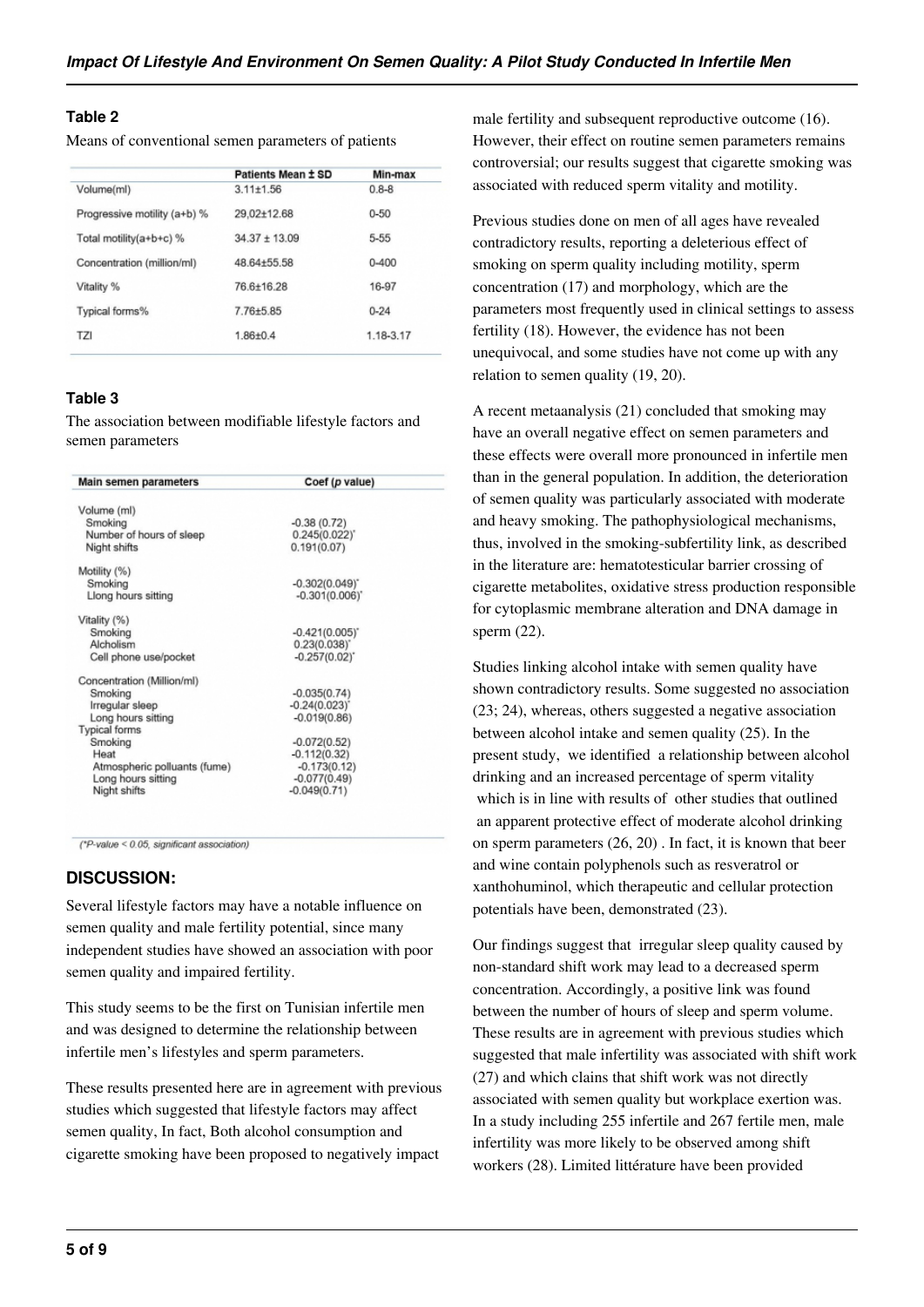regarding the mechanism of decreased fertility among individuals who work in shifts. Recent studies have suggested the role of circadian rhythm disturbances as a function of shift work schedules is related to disruption of the brain-gonadal axis that can ultimately lead to infertility. Ortiz et al (29) suggested the detrimental role of serotonin on male reproductive health as higher levels of urinary 5 hydroxyindoleacetic acid (HIIA), were registred among infertile male shift workers compared to shift workers who recently fathered children. Indeed, higher 5-HIIA levels were negatively associated with sperm concentration and motility. Serum markers such as serotonin, as indirectly measured by urinary 5-HIIA, may reflect the neuroendocrine imbalances associated with male infertility among shift workers (30). Adding to that, when assessing the relationship between sleep quality and hypogonadal symptoms, Pastuszak et al (31) highlighted a significant linear association between self-reported sleep quality and androgen deficiency in the aging male scores ( $P\frac{1}{4}$ .008). In fact, respondents who were "very satisfied" with their sleep quality had higher scores than those who were "somewhat dissatisfied" with their sleep quality ( $P \frac{1}{4}$  .02). While there is no consensus regarding the effects of non-standard shift work on serum testosterone levels, a clear evidence supporting more severe symptoms of hypogonadism in nonstandard shift workers with poor sleep quality and shift work sleep disorder exists(30).

Long hours of sitting were also identified as a risk factor to decreased sperm motility. Our results are in line with a study conducted by Hjollund et al (32) on 60 volunteers, who measured scrotal temperature profiles for 3-days and showed variation of scrotal temperatures during periods of sedentary work were 0.7 ° C higher compared to other times of the day. This link between prolonged sitting position and motility could be explained by thermal stress induced by this position which would negatively impact spermatic parameters (33).

In the present study, a negative relationship between cell phone use and daily duration of its placement in the pocket and sperm vitality was observed. This is in line with some studies (34;35) showing that cell phones used for longer durations adversely affected the quality of semen by decreasing the sperm counts, motility, viability, and morphology (34). Also, men who carried their mobile phone in their hip pocket or on their belt had lower sperm motility (35). Cell phone radiation has been shown to induce oxidative stress and consequently alteration of cytoplasmic

membrane and sperm DNA damage, and these abnormalities appear to be directly related to the duration of the cell phone use(34).

Air pollution is widely known to have adverse effects on human health. Sokol et al. (11) reported that men exposed to high levels of pollution have a higher percentage of teratospermia, decreased motility and increased sperm DNA damage.

In the recent meta-analysis of Pizzol et al [36], 22 studies are included showing that environmental and occupational pollutants may affect sperm count, volume, concentration, motility, vitality and sperm DNA, and chromatin integrity. All included articles reported significant alterations in at least one of the outcomes studied in association with at least one of the pollutants studied.

Notwithstanding the fact that a large body of evidence on the negative role of pollutants on semen parameters, we could not depict any significant correlation with atmospheric polluants as fume, heavy metals, hydrocarbons, solvents, or pesticides and main sperm characteristics

However, there was no relationship between the male age or increased BMI and all spermogram indices  $(p > 0.05)$ , Regarding male aging impact on sperm quality, some studies have shown an association between male aging and semen quality, others are in agreement with our results and have reported no relationship (37, 38).

Our findings align with a metaanalysis of 31 studies that found no evidence of any association between increased BMI and semen parameters (39).

Our results showed no significant correlation between dietary habits or exposure to endocrine disruptors, and semen parameters.

Semen quality has been studied as an important variable in determining the negative effects caused by PE [40]. A metaanalysis published by Carlsen et al demonstrated a significant decrease in average sperm concentrations from 113 to 66 million / ml, but, during this period, other confounding factors, such as period of abstinence, sperm morphological analysis, age and fertility were taken into consideration with regard to the decrease in sperm quality, although that they have not been proven sufficient for a definitive conclusion [41].

Our study had several strengths. The cross-sectional and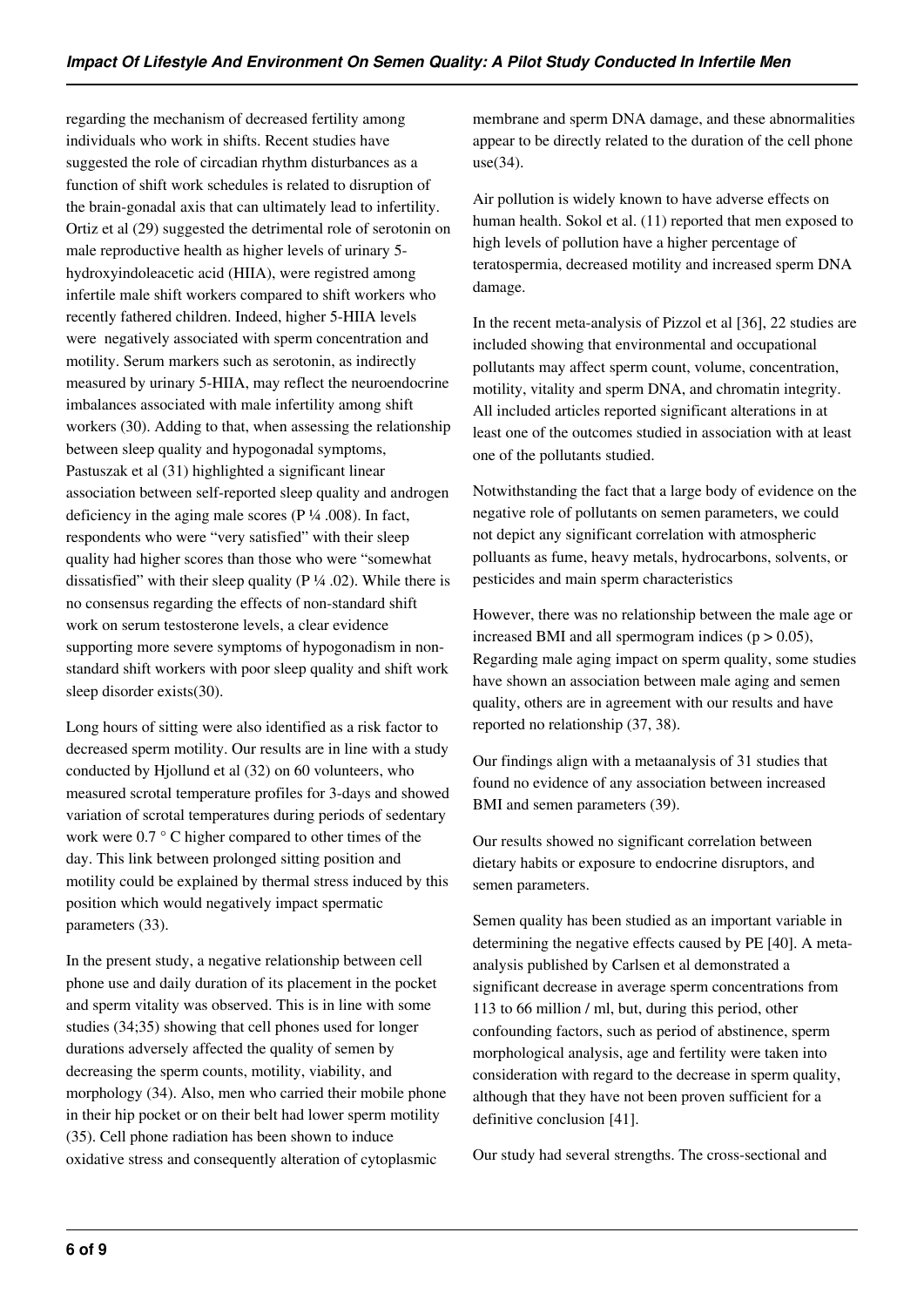analytical nature of the study with well-specified and complete data for all patients. It is the first study in Tunisia which was interested in studying the impact of environmental and lifestyle factors on sperm parameters.

Our patient sample can be considered representative as it identified all patients referred to our laboratory for spermiological exploration during the study period and its size studied is sufficient to have statistically reliable results.

 Nevertheless, this study has some limitations: the majority of our patients are soldiers who have a very particular standardized habits and lifestyle. Thus, a sample bias might have been generated and it may be therefore necessary to conduct a multicenter study on the population.

Data from the present study outlined a significant effect of modifiable lifestyle factors (smoking, alcohol drinking, cell phone use, long hours sitting, and irregular sleep quality caused by non-standard shift work) on semen quality. These findings stress the need for some lifestyle modifications in order to improve semen quality and fertility potential.

## **References**

1. Pinto-Pinho P, Matos J, Arantes-Rodrigues R, Gomes Z, Brito M, Moutinho O, Colaço B, Pinto-Leite R. Association of lifestyle factors with semen quality: A pilot study conducted in men from the Portuguese Trás-os-Montes and Alto Douro region followed in fertility support consultations. Andrologia. 2020 ; 52(4):e13549. 2. Carlsen E, Giwercman A, Keiding N, Skakkebaek NE. Evidence for decreasing quality of semen during past 50 years. BMJ. 1992 ; 12;305(6854):609-13. doi: 10.1136/bmj.305.6854.609.

3. Cooper TG, Noonan E, von Eckardstein S, Auger J, Baker HW, Behre HM, Haugen TB, Kruger T, Wang C, Mbizvo MT, Vogelsong KM. World Health Organization reference values for human semen characteristics. Hum Reprod Update. 2010; 16(3):231-45. doi: 10.1093/humupd/dmp048. 4. Louis JF, Thoma ME, Sørensen DN, McLain AC, King RB, Sundaram R, et al. The prevalence of couple infertility in the United States from male perspective evidence from a nationally representative sample. Andrology. 2013;1: 741–8. 5. Lehtihet M, Hylander B. Semen quality in men with chronic kidney disease and its correlation with chronic kidney disease stages. Andrologia. 2015; 47:1103–8. 6. Bachir BG, Jarvi K. Infectious, inflammatory, and immunologic conditions resulting in male infertility. Urol Clin North Am. 2014; 41:67–81.

7. Jenardhanan P, Panneerselvam M, Mathur PP. Effect of environmental contaminants on spermatogenesis. Semin Cell Dev Biol. 2016; 59:126-140. doi: 10.1016/j. semcdb.2016.03.024.

8. Harlev A, Agarwal A, Gunes SO, Shetty A, du Plessis SS. Smoking and Male Infertility: An Evidence-Based Review. World J Mens Health. 2015;33(3):143-160. doi:10.5534/wjmh.2015.33.3.143.

9. Deng Z, Chen F, Zhang M, Lan L, Qiao Z, Cui Y, An J, Wang N, Fan Z, Zhao X, Li X. Association between air pollution and sperm quality: A systematic review and metaanalysis. Environ Pollut. 2016 ; 208:663-9. doi: 10.1016/j.envpol.2015.10.044.

10. Knez J. Endocrine-disrupting chemicals and male reproductive health. Reprod Biomed Online. 2013;

 $26(5):440-8$ . doi: 10.1016/j.rbmo.2013.02.005. 11. Sokol RZ, Kraft P, Fowler IM, Mamet R, Kim E, Berhane KT. Exposure to environmental ozone alters semen quality. Environ Health Perspect. 2006 114(3):360-5. doi:

10.1289/ehp.8232. 12. Jung A, Schuppe H C. Influence of genital heat stress on

semen quality in humans. Andrologia, 2007. 39: 203-215. doi:10.1111/j.1439-0272.2007.00794.x

13. World Health Organization. WHO laboratory manual for the examination of human semen and semen-cervical mucus interaction. 5th ed. Cambridge, United Kingdom: Cambridge University Press; 2010.

14. M. Klaus Kuhl, Kooperationsstelle Hamburg IFE, Allemagne. Rapport sur l'état des connaissances en matière de produits reprotoxiques. European Agency for Safety and Health at Work EU-OSHA 2016.

https://osha.europa.eu/fr/publications/summary-state-art-rep ort-reproductive-toxicants

15. Kabir ER, Rahman MS, Rahman I. A review on endocrine disruptors and their possible impacts on human health. Environ Toxicol Pharmacol. 2015;40(1):241058. 16. World Health Organization. Global status report on alcohol and health. 2014 edition. Geneva: WHO; 2014. 17. Asare-Anane H, Bannison SB, Ofori EK, Ateko RO, Bawah AT,Amanquah SD, et al. Tobacco smoking is associated with decreased semen quality. Reprod Health .2016; 13:90.

18. Kunzle R, Mueller MD, Hanggi W, Birkhauser MH, Drescher H, Bersinger NA. Semen quality of male smokers and nonsmokers in infertile couples. Fertil Steril. 2003;79:287–91.

19. Trummer H, Habermann H, Haas J, Pummer K. The impact of cigarette smoking on human semen parameters and hormones. Hum Reprod. 2002;17:1554–9. 20. Jurewicz J, Radwan M, Sobala W, Ligocka D, Radwan

P, Bochenek M, Hanke W. Lifestyle and semen quality:role of modifiable risk factors, Systems Biology in Reproductive Medicine. 2014 ; 60:1, 43-51.

DOI:10.3109/19396368.2013.840687.

21. Sharma R, Harlev A, Agarwal A, Esteves SC. Cigarette Smoking and Semen Quality: A New Meta-analysis Examining the Effect of the 2010 World Health Organization Laboratory Methods for the Examination of Human Semen. Eur Urol. 2016;70(4):635-645. doi: 10.1016/j.eururo.2016.04.010.

22. Bendayan M, Alter L, Swierkowski-Blanchard N, Caceres-Sanchez L, Selva J, Robin G, et al. Toxiques, mode de vie, environnement : quels impacts sur la fertilité masculine ? Gynécologie Obstétrique Fertil Sénologie. 2018;46(1):47‑56.

23. Hansen ML, Thulstrup AM, Bonde JP, Olsen J, Håkonsen LB, Ramlau-Hansen CH. Does last week's alcohol intake affect semen quality or reproductive hormones? A cross-sectional study among healthy young Danish men. Reprod Toxicol. 2012; 34(3):457[62]. 24. López Teijón M, Garcia F, Serra O, Moragas M, Rabanal A., Olivares R., Alvarez J G. Semen quality in a population of volunteers from the province of Barcelona. Reprod. Biomed Online. 2007 ; 15, 434–444.

25. Martini A.C, Molina R I, Estofán D, Senestrari D, Fiol de Cuneo M, Ruiz RD. Effects of alcohol and cigarette consumption on human seminal quality. Fertil Steril. 2004 ; 82, 3743–3777.

26. Marinelli D, Gaspari L, Pedotti P, Taioli E. Mini-review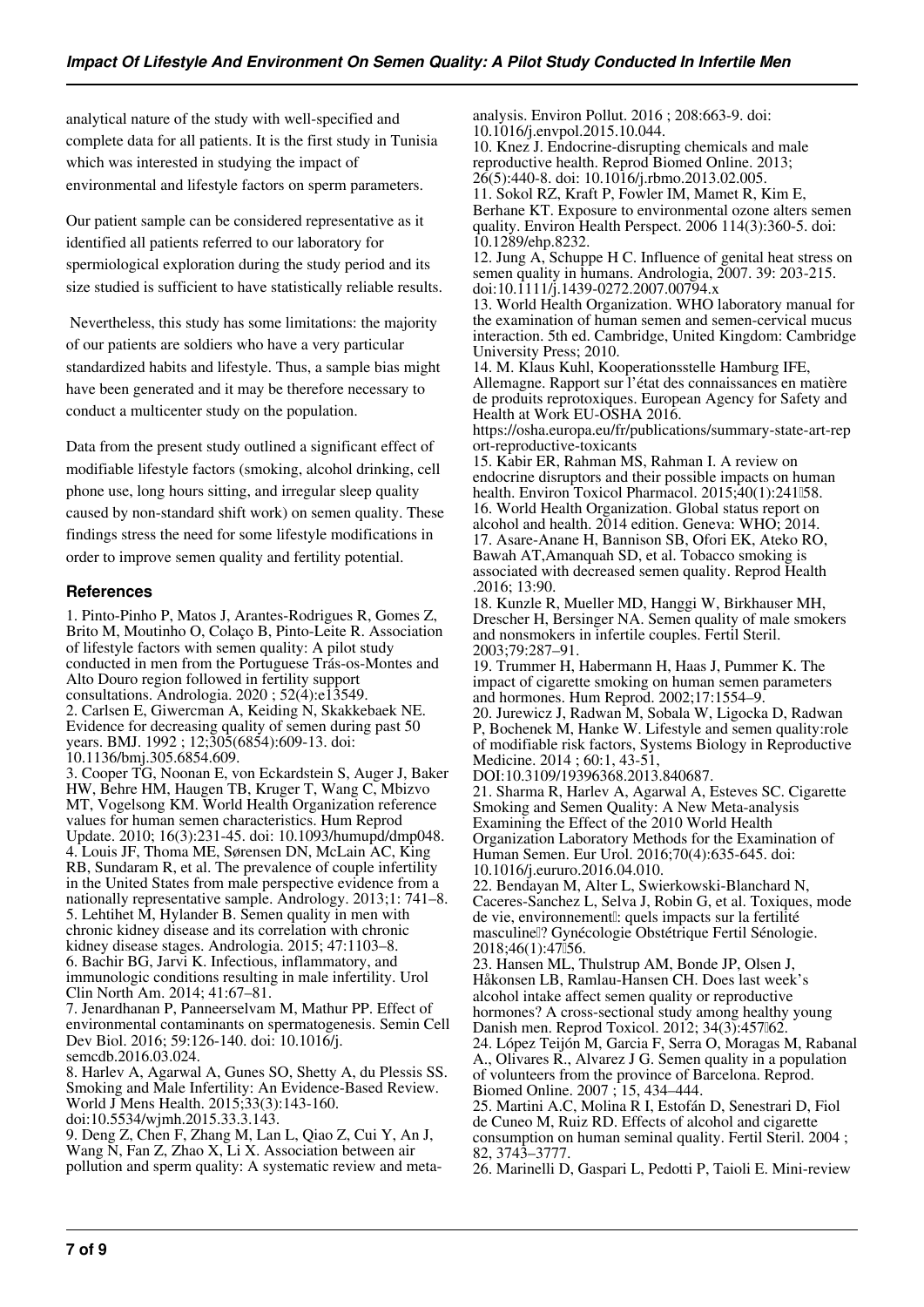of studies on the effect of smoking and drinking habits on semen parameters. Int J Hyg Environ Health. 2004; 207:185–192.

27. Eisenberg ML, Chen Z, Ye A, et al. Relationship between physical occupational exposures and health on semen quality: data from the Longitudinal Investigation of Fertility and the Environment (LIFE) study. Fertil Steril. 2015;103:1271-1277.

28. El-Helaly M, Awadalla N, Mansour M, et al. Workplace exposures and male infertility a case-control study. Int J Occup Med Environ Health. 2010;23:331-338.

29. Ortiz A, Espino J, Bejarano I, et al. The correlation between urinary 5-hydroxyindoleacetic acid and sperm quality in infertile men and rotating shift workers. Reprod Biol Endocrinol. 2010;8:138.

30. Deng N, Kohn TP, Lipshultz LI, Pastuszak AW. The Relationship Between Shift Work and Men's Health. Sex Med Rev. 2018;6(3):446-456. doi:

10.1016/j.sxmr.2017.11.009.

31. Pastuszak AW, Moon YM, Scovell J, et al. Poor sleep quality predicts hypogonadal symptoms and sexual dysfunction in male nonstandard shift workers. Urology. 2017;102:121-125.

32. Hjollund NHI, Bonde JPE, Jensen TK, Olsen J. Diurnal scrotal skin temperature and semen quality. Int J Androl, 2000; 23(5):309-18.

33. Ibañez-Perez J, Santos-Zorrozua B, Lopez-Lopez E, Matorras R, Garcia-Orad A. An update on the implication of physical activity on semen quality: a systematic review and meta-analysis. Arch Gynecol Obstet. 2019; 299(4):901121.

34. Agarwal A, Deepinder F, Sharma RK, Ranga G, Li J. Effect of cell phone usage on semen analysis in men attending infertility clinic: an observational study. Fertil Steril. 2008; 89(1):12418.

35. Kilgallon J S, Simmons LW. Image content influences men's semen quality. Biol Lett. 2005 ; 1:253–255. 36. Pizzol D, Foresta C, Garolla A et al. Pollutants and sperm quality: a systematic review and meta-analysis. Environ Sci Pollut Res .2021 ; 28, 4095–4103. 37. Winkle T, Rosenbusch B, Gagsteiger F, Paiss T, Zoller

N. The correlation between male age, sperm quality and sperm DNA fragmentation in 320 men attending a fertility center. J Assist Reprod Genet. 2009;26:41–6.

38. Johnson SL, Dunleavy J, Gemmell NJ, Nakagawa S. Consistent agedependent declines in human semen quality: a systematic review and meta-analysis. Ageing Res Rev. 2015;19:22–33.

39. MacDonald AA, Herbison G P, Showell M, Farquhar C M. The impact of body mass index on semen parameters and reproductive hormones in human males: a systematic review with meta-analysis. Human Reproduction Update. 2010 ; 16:293–311.

40. Sifakis S, Androutsopoulos VP, Tsatsakis AM, Spandidos DA. Human exposure to endocrine disrupting chemicals: effects on the male and female reproductive systems. Environ Toxicol Pharmacol. 2017; 51:56 $170$ . 41. Jouannet P, Wang C, Eustache F, Kold-Jensen T, Auger J. Semen quality and male reproductive health: the controversy about human sperm concentration decline. APMIS. 2001;109(5):333-44.